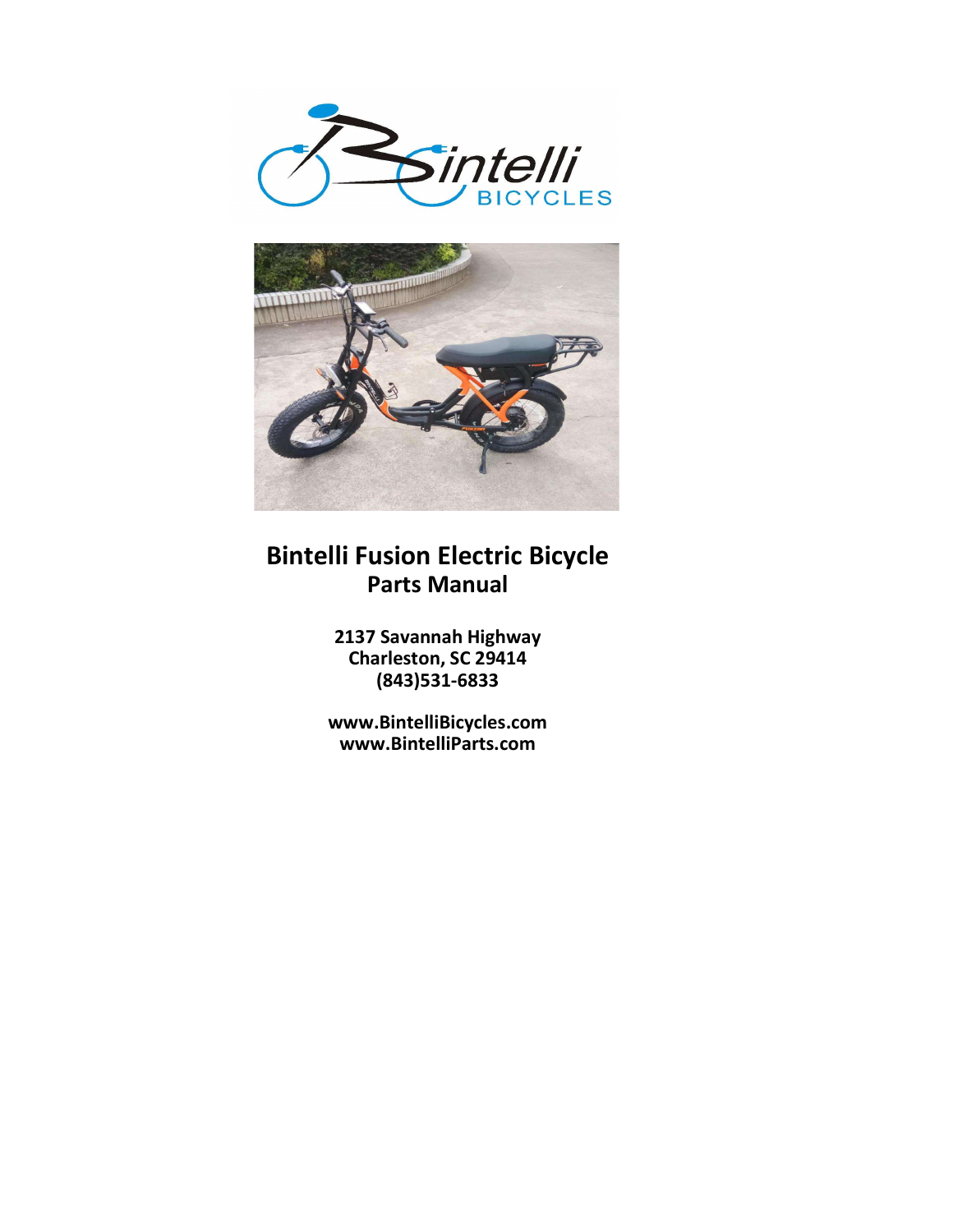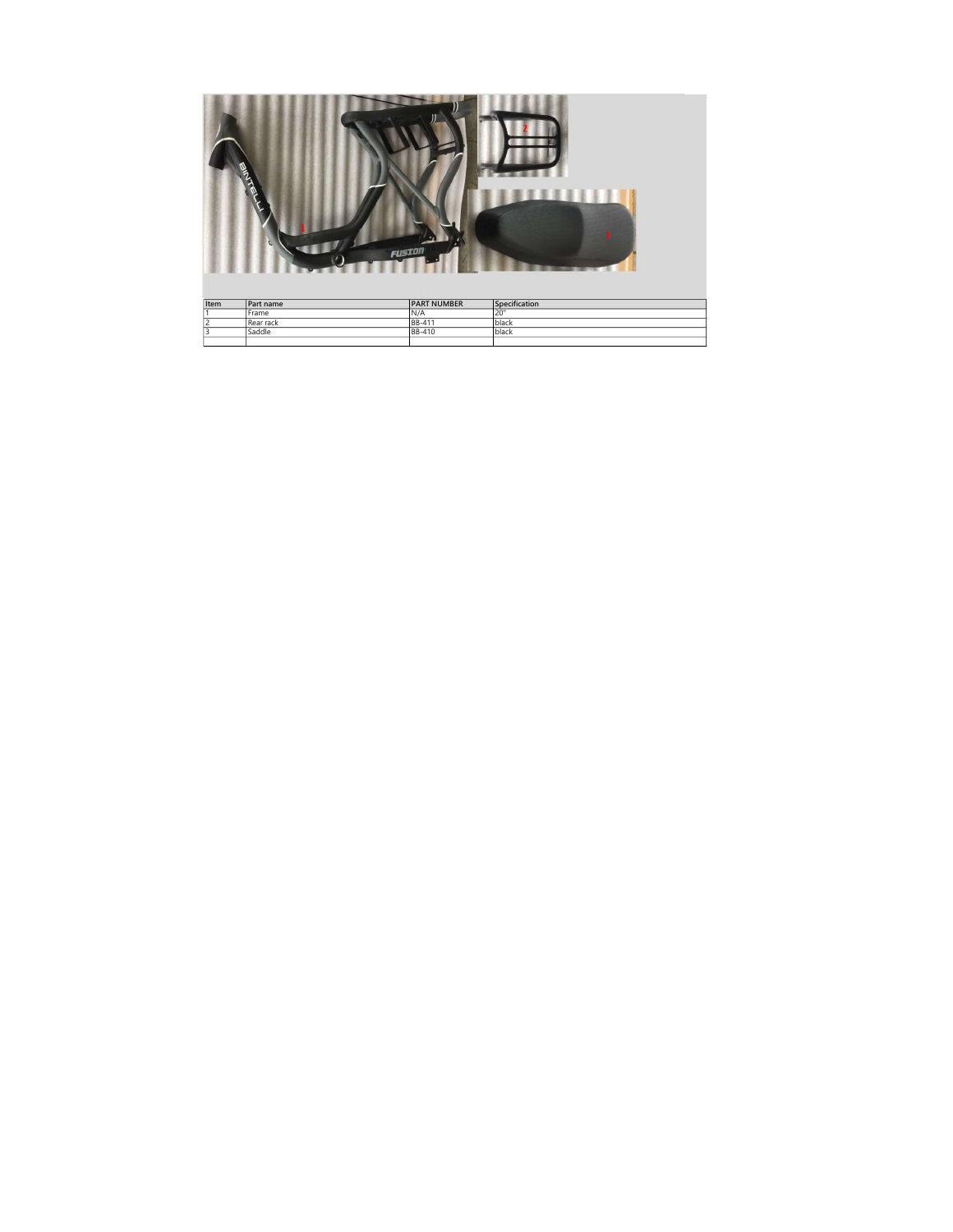

12 Bartham Bart and Street and Health Bart and Bart and Bart and Bart and Bart and Bart and Bart and Bart and Bart and Bart and Bart and Bart and Bart and Bart and Bart and Bart and Bart and Bart and Bart and Bart and Bart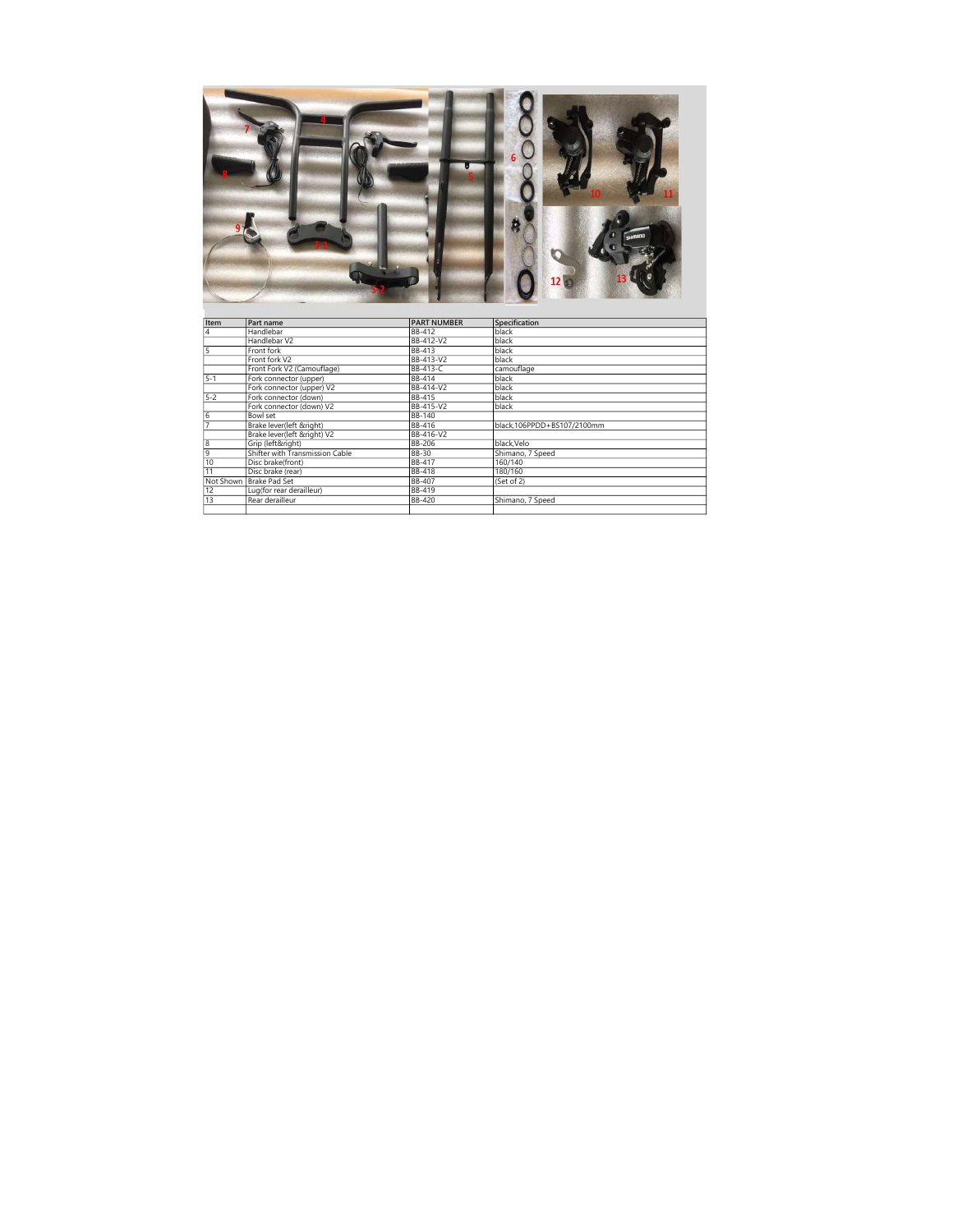| 15                                                                                                                              |                                |                    | $23 - 1$                   |
|---------------------------------------------------------------------------------------------------------------------------------|--------------------------------|--------------------|----------------------------|
| Item                                                                                                                            | Part name                      | <b>PART NUMBER</b> | Specification              |
|                                                                                                                                 | Speed sensor                   | <b>BB-421</b>      | 12magnet /800mm            |
|                                                                                                                                 | Kickstand                      | <b>BB-145</b>      | 210mm                      |
|                                                                                                                                 | Front Hub (B.B Axle)           | <b>BB-141</b>      | 100*170mm, water proof     |
|                                                                                                                                 |                                |                    |                            |
|                                                                                                                                 | Crank set                      | <b>BB-142</b>      | 48T,170mm                  |
|                                                                                                                                 | Pedal Set                      | <b>BB-176</b>      | Both left and right pedals |
|                                                                                                                                 | Chain                          | BB-422             | 7speed/126                 |
|                                                                                                                                 | Front Mudquard                 | BB-423             | black                      |
|                                                                                                                                 | Rear Mudguard                  | <b>BB-424</b>      | black                      |
| $\frac{14}{15}$ $\frac{16}{17}$ $\frac{17}{18}$ $\frac{18}{18}$ $\frac{19}{20}$ $\frac{21}{22}$ $\frac{22}{23}$ $\frac{23}{23}$ | Mudquard Bracket               | <b>BB-425</b>      | silver                     |
|                                                                                                                                 | Flat Bracket for Mudquard      | <b>BB-426</b>      | silver                     |
| $23 - 2$                                                                                                                        | Bent Bracket for Mudquard      | <b>BB-427</b>      | silver                     |
|                                                                                                                                 | Not Shown Front Fender Bracket | <b>BB-565</b>      |                            |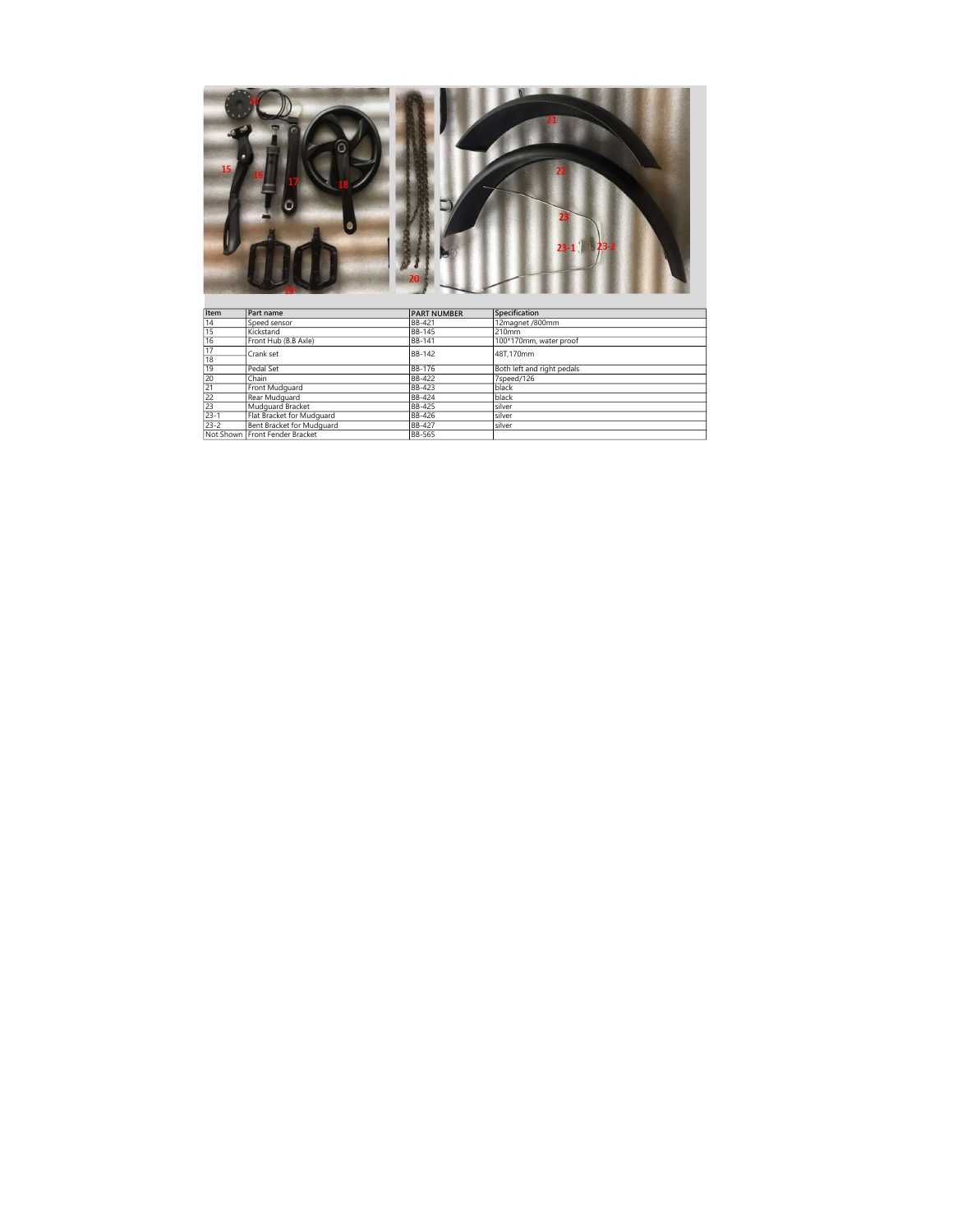

| Item            | Part name                       | <b>IPART NUMBER</b> | <b>Specification</b>                   |
|-----------------|---------------------------------|---------------------|----------------------------------------|
| 24              | Battery 10AH                    | BB-233              | 48V10AH, Chinese Battery               |
|                 | Battery 17AH                    | BB-504              | 48V17AH, Samsung                       |
| $24 - 1$        | Battery Holder                  | BB-429              |                                        |
| $24 - 2$        | <b>Battery Wire</b>             | <b>BB-430</b>       |                                        |
|                 | Battery Wire V2                 | BB-430-V2           |                                        |
|                 | Battery Lock and Key            | <b>BB-508</b>       | Lock and key set                       |
|                 | <b>Battery Taillight</b>        | BB-509              |                                        |
| $\overline{25}$ | Controller                      | BB-431              | 48V18A, 9mofest                        |
|                 | Controller V2                   | BB-431-V2           |                                        |
| 26              | Horn                            | BB-432              | 48V                                    |
| 27              | <b>Tail Light</b>               | BB-433              | LED                                    |
| $27 - 1$        | Tail Light Wire                 | BB-434              |                                        |
| 28              | Headlight                       | BB-435              | I FD                                   |
| $28 - 1$        | Head Light Wire Harness         | BB-436              |                                        |
| 29              | Display                         | BB-437              | C961                                   |
|                 | Display V2                      | BB-437-V2           | Colored screen                         |
|                 | Display V2 Display Bracket      | BB-437-V2-Bracket   |                                        |
| 30              | Throttle                        | BB-438              |                                        |
|                 | Throttle V2                     | BB-438-V2           |                                        |
| $30 - 1$        | Throttle Wire Harness           | BB-439              |                                        |
| 31              | Front Turn Signal Set (L and R) | BB-440              | Both left and right front turn signals |
| $31 - 1$        | Front Turn Signal Wire Harness  | <b>BB-441</b>       |                                        |
| 32              | Turn Signal Bracket             | BB-442              |                                        |
| $\overline{33}$ | Flasher Relay                   | BB-443              |                                        |
| 34              | Switch Assembly                 | <b>BB-444</b>       |                                        |
|                 | Switch Assembly V2              | BB-444-V2           |                                        |
| 35              | Headlight Holder                | <b>BB-445</b>       |                                        |
|                 | Not Shown Wire Harness          | <b>BB-563</b>       |                                        |
|                 |                                 |                     |                                        |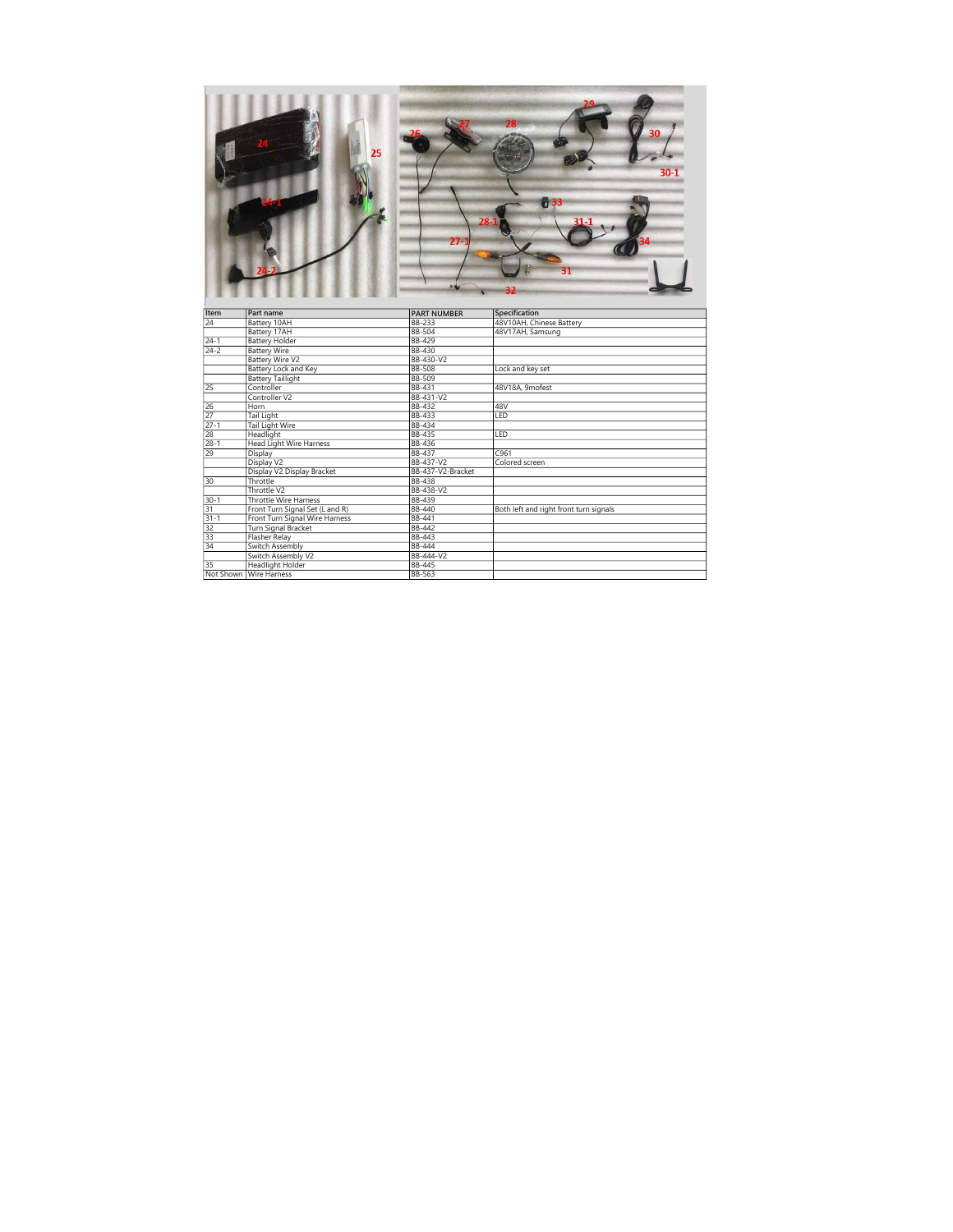| Item     | Part name                      | <b>PART NUMBER</b> | Specification                                           |
|----------|--------------------------------|--------------------|---------------------------------------------------------|
| 36       | Rim                            | <b>BB-446</b>      | 20*80, black, 36 holes, front 5.0/rear 5.2<br>MT75-02   |
| 37       | Tire                           | <b>BB-447</b>      | 20x4.0                                                  |
|          | Tire (Puncture Resistant)      | <b>BB-447-PR</b>   | 20x4.0, puncture resistant                              |
| 38       | <b>Inner Tube</b>              | <b>BB-448</b>      | 20x4.0                                                  |
| 39       | Front Wheel Spoke              | <b>BB-449</b>      | 13*168/167,cap 15mm                                     |
| 40       | Rear Wheel Spoke               | BB-450             | 12*127G,cap 15mm                                        |
| 41       | Front hub                      | <b>BB-451</b>      | JA166F-DSS-QR,black                                     |
| 42       | Quick release for front hub    | <b>BB-452</b>      |                                                         |
| 43       | Motor                          | <b>BB-453</b>      | Bafang 48V500W, 180/36, 12g, disc brake                 |
|          | Motor V2                       | BB-453-V2          | 750 <sub>w</sub>                                        |
|          | Rear Wheel Assembly w/Motor    | <b>BB-566</b>      |                                                         |
|          | Front Wheel Assembly           | <b>BB-569</b>      |                                                         |
| $43 - 1$ | Motor cable                    | <b>BB-454</b>      |                                                         |
| 44       | Cassette                       | <b>BB-29</b>       | 14-28T                                                  |
| 45       | <b>Brake Disk</b>              | <b>BB-455</b>      | 160mm                                                   |
| 46       | Spoke Reflector (With Bracket) | <b>BB-839</b>      | Reflector with the brackets to attach to the spokes     |
|          |                                |                    |                                                         |
|          | Spoke Reflector (No Bracket)   | <b>BB-39</b>       | Reflector without the brackets to attach to the spokes. |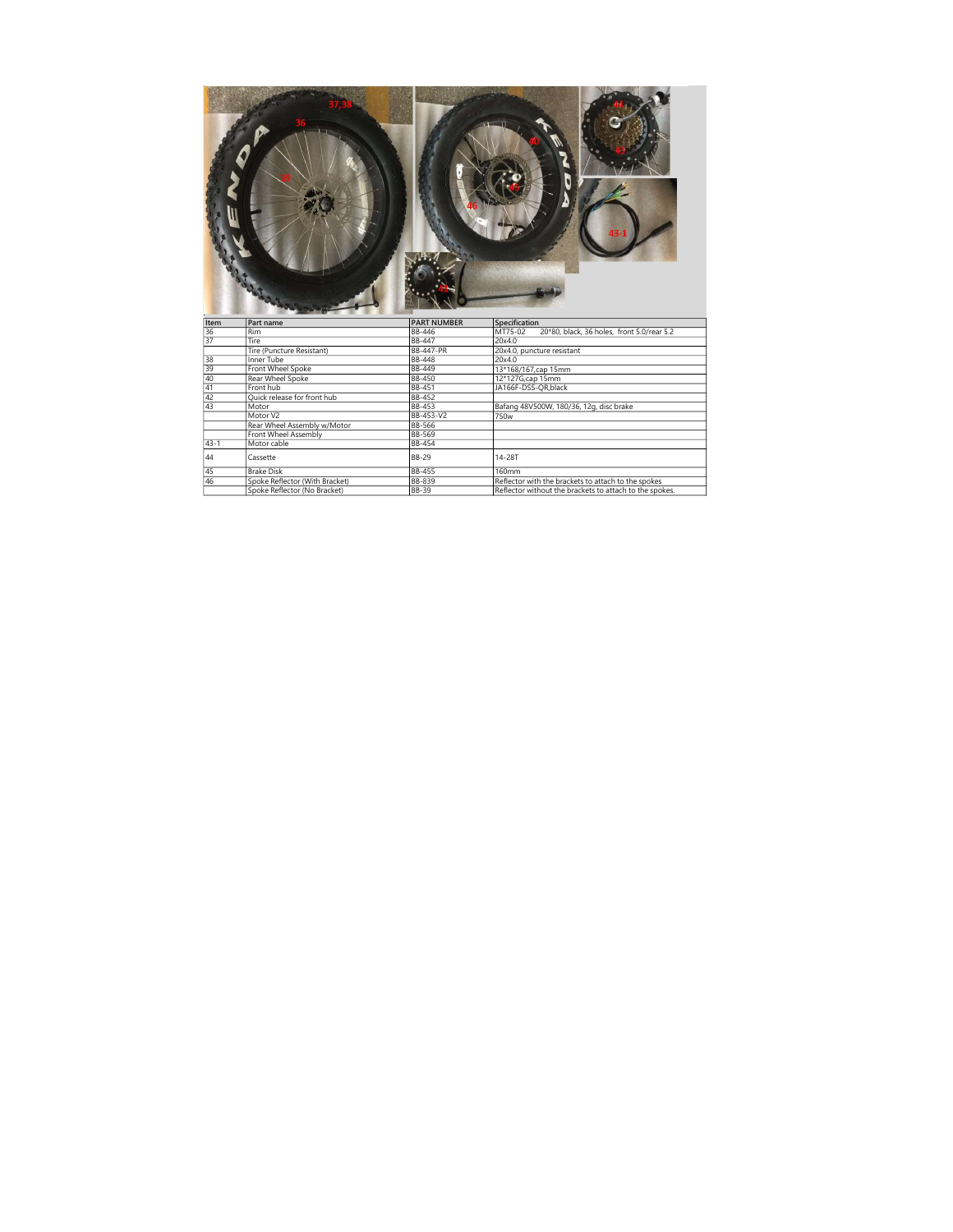|       | TOOLKIT                 | <b>Bintelli</b>    | 52            |
|-------|-------------------------|--------------------|---------------|
| Item  | Part name               | <b>PART NUMBER</b> | Specification |
| 47,48 | Water Bottle and Holder | <b>BB-212</b>      |               |
|       |                         |                    |               |
| 49    | Charger                 | <b>BB-457</b>      | 48V2A         |
|       | Charger                 | <b>BB-502</b>      | Fast Charger  |
| 50    | <b>Tool kits</b>        | <b>BB-458</b>      |               |
| 51    | Manual                  | <b>BB-810</b>      |               |
| 52    | Rear brake cable        | <b>BB-459</b>      | 1000/1150mm   |
| 53    | Front brake cable       | <b>BB-460</b>      | 1800/1950mm   |
| 54    |                         | <b>BB-461</b>      | 1500mm+250mm  |
|       | Tramsmission cable      |                    |               |
| 55    | Bag on handlebar        | BB-462             |               |